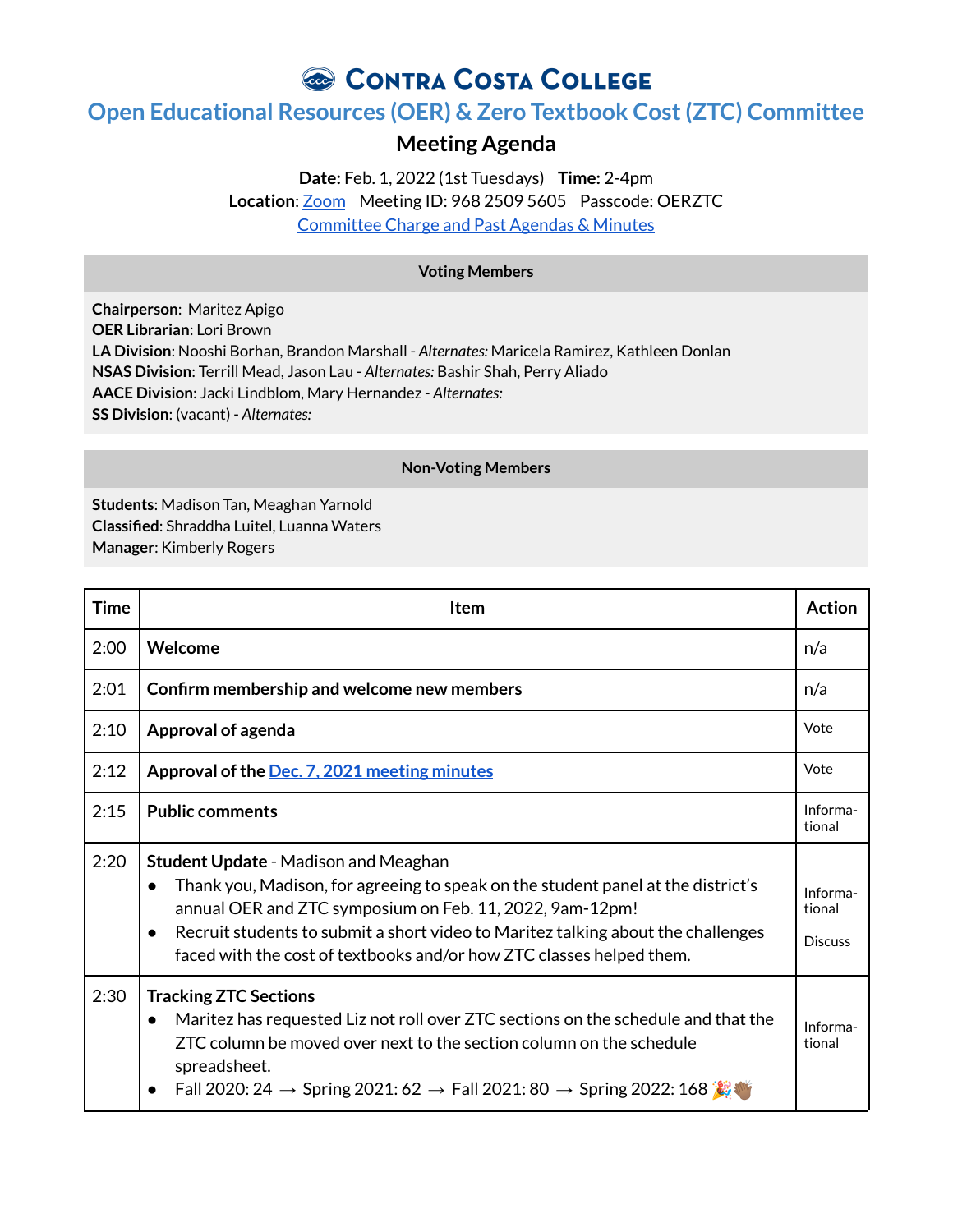| 2:40 | Tracking Student Savings (since Fall 2020) - Shraddha                                                                                                                                                                                                                                                                                                                                                                                                                                                                                                                                                                                                                                                                                                                                                                                                                                                                                                                            | Informa-<br>tional                             |
|------|----------------------------------------------------------------------------------------------------------------------------------------------------------------------------------------------------------------------------------------------------------------------------------------------------------------------------------------------------------------------------------------------------------------------------------------------------------------------------------------------------------------------------------------------------------------------------------------------------------------------------------------------------------------------------------------------------------------------------------------------------------------------------------------------------------------------------------------------------------------------------------------------------------------------------------------------------------------------------------|------------------------------------------------|
| 2:45 | OER & ZTC Grants for Faculty and Departments<br>1. Applications for the committee to review<br>Vern Cromartie - Sociology 245<br>$\bullet$<br>Rebecca Clayton - class set of print books<br>Sue VanHattum - requests 6-8 hours compensation for ordering books<br>$\bullet$<br>2. Ideas for Spring 2022 advertisement of the grant program                                                                                                                                                                                                                                                                                                                                                                                                                                                                                                                                                                                                                                       | <b>Discuss</b><br>& vote<br><b>Discuss</b>     |
| 3:00 | <b>ZTC Pathways</b><br>Still waiting on the \$115 million state grant that colleges can apply for<br>implementing ZTC pathways<br>Which pathways do we want to begin converting to ZTC?                                                                                                                                                                                                                                                                                                                                                                                                                                                                                                                                                                                                                                                                                                                                                                                          | <b>Discuss</b>                                 |
| 3:10 | <b>OER and ZTC Resources for Faculty</b><br>Faculty-facing mini-website will be under construction this spring - Brandon<br>and Maritez<br>Accessibility support and resources for faculty<br>Recruiting faculty to record videos talking about converting to ZTC<br>$\bullet$<br>Library guides draft - Lori                                                                                                                                                                                                                                                                                                                                                                                                                                                                                                                                                                                                                                                                    | Informa-<br>tional<br><b>Discuss</b><br>& vote |
| 3:15 | LTC (Low Textbook Cost) Designation<br>Should we have an LTC designation at CCC? Ex: Moreno Valley College<br>If so, what will the cut-off price be? The system average is \$40.<br>$\bullet$<br>If so, what would the icon look like? Exs: Chabot College and Palomar College<br>$\bullet$                                                                                                                                                                                                                                                                                                                                                                                                                                                                                                                                                                                                                                                                                      | <b>Discuss</b><br>Vote<br>Vote                 |
| 3:40 | Equity from the Start: A Regional OER and ZTC Symposium at 4CD<br>Fri. Feb. 11, 2022, 9am-12pm on Zoom. Register on GROW@4CD.<br>$\bullet$<br>Thank you Terrill Mead for representing CCC on the faculty panel!<br>Agenda:<br>9:00-9:05am: Welcome and Introductions<br>$\circlearrowright$<br>9:05-9:50: Keynote "Beyond Cost Savings: Open Education, Equity, and<br>$\circ$<br>Antiracism" with speakers James Glapa-Grossklag, Una Daly, and Maritez<br>Apigo<br>9:50-10:30: Faculty Conversations: Three faculty from 4CD campuses<br>$\circ$<br>provide insights on their journeys to OER/ZTC.<br>10:30-11:15: Student Panel: Students from 4CD campuses describe their<br>$\circ$<br>trials with textbooks and inform faculty how they can help them succeed.<br>11:15-11:45: Faculty Connections: Faculty break into groups by<br>$\circ$<br>discipline/interest on getting started, finding materials, making it work, and<br>Q&A.<br>11:45-12:00pm: Closing<br>$\circ$ | Informa-<br>tional                             |
| 3:45 | OER and ZTC Swag update -<br>Maritez has received the order of t-shirts, hoodies, mugs, and stickers. Student<br>artist: Miguel Astorga<br>How should we distribute the swag given Omicron times?<br>$\bullet$                                                                                                                                                                                                                                                                                                                                                                                                                                                                                                                                                                                                                                                                                                                                                                   | <b>Discuss</b><br>& vote                       |